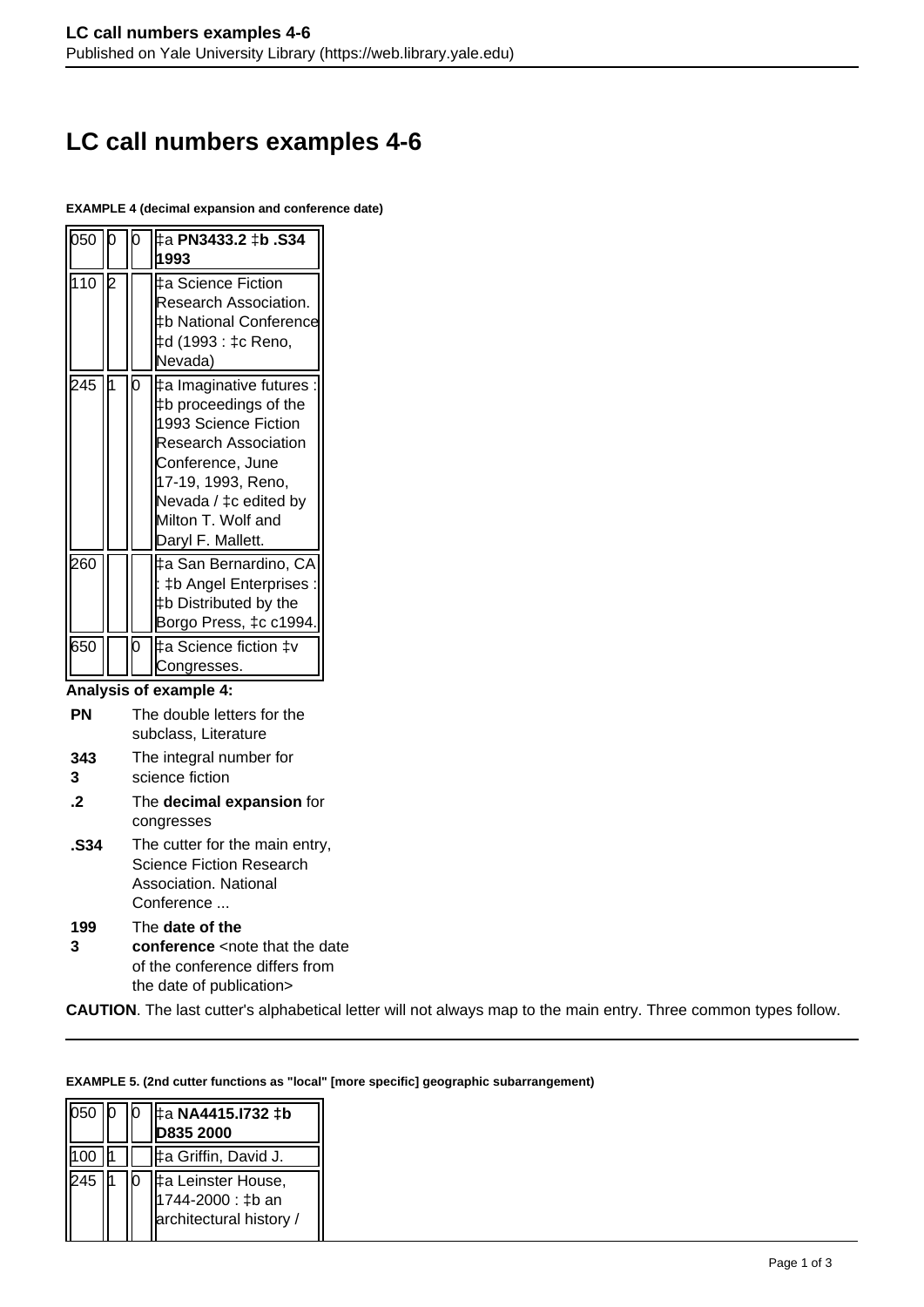|        |     |   | ‡c David J. Griffin &<br>Caroline Pegum;<br>edited by Elizabeth<br>Mayes].                                       |
|--------|-----|---|------------------------------------------------------------------------------------------------------------------|
| 260    |     |   | ‡a Dublin : ‡b Irish<br>Architectural Archive in<br>lassociation with the<br>Office of Public Works,<br>はc 2000. |
| 610 I2 |     | n | ‡a Leinster House<br>(Dublin, Ireland) ‡x<br>History.                                                            |
| 650    |     |   | ‡a Architecture,<br>Georgian ‡z Ireland ‡z<br>Dublin.                                                            |
| 650    |     | N | ‡a Mansions ‡x<br>Remodeling for other<br>use ‡z Ireland ‡z<br>Dublin.                                           |
| 610    | ID. | ი | ‡a Ireland. ‡b<br>Oireachtas. ‡b Dâail ‡x<br>Buildings.                                                          |
| 650    |     |   | ‡a Dublin (Ireland) ‡x<br>Buildings, structures,<br>letc.                                                        |

**Analysis of example 5**. Note that the "base number" cutters are both expanded without using a period.

| NА              | The double letters for the<br>subclass, Architecture                                                                                 |
|-----------------|--------------------------------------------------------------------------------------------------------------------------------------|
| 441<br>5        | The integral number for capitol<br>& parliament buildings for<br>"Other countries A-Z"                                               |
| .173<br>2       | The cutter for <b>Ireland</b> ("173")<br>subdivided locally ("2")                                                                    |
| <b>D83</b><br>5 | The second cutter for the local<br>subdivision, Dublin, with an<br>additional digit ("5") to account<br>for the main entry (Griffin) |
| 200             | Publication date                                                                                                                     |

#### **EXAMPLE 6. Form cutter.**

LC uses special tables to deal with common subarrangement patterns.The subarrangements are often form-driven. The [LC biography table](http://www.itsmarc.com/crs/mergedProjects/cutter/cutter/biography_table_cutter.htm) [1] is a very common application.

| 050 |  | ‡a BX4705.N5 ‡b A4<br>961                                                                                        |
|-----|--|------------------------------------------------------------------------------------------------------------------|
| 100 |  | ‡a Newman, John<br>Henry, ‡d 1801-1890.                                                                          |
| 245 |  | ‡a Letters and diaries<br>/‡c edited, with notes<br>and an introduction by<br><b>Charles Stephen</b><br>Dessain. |